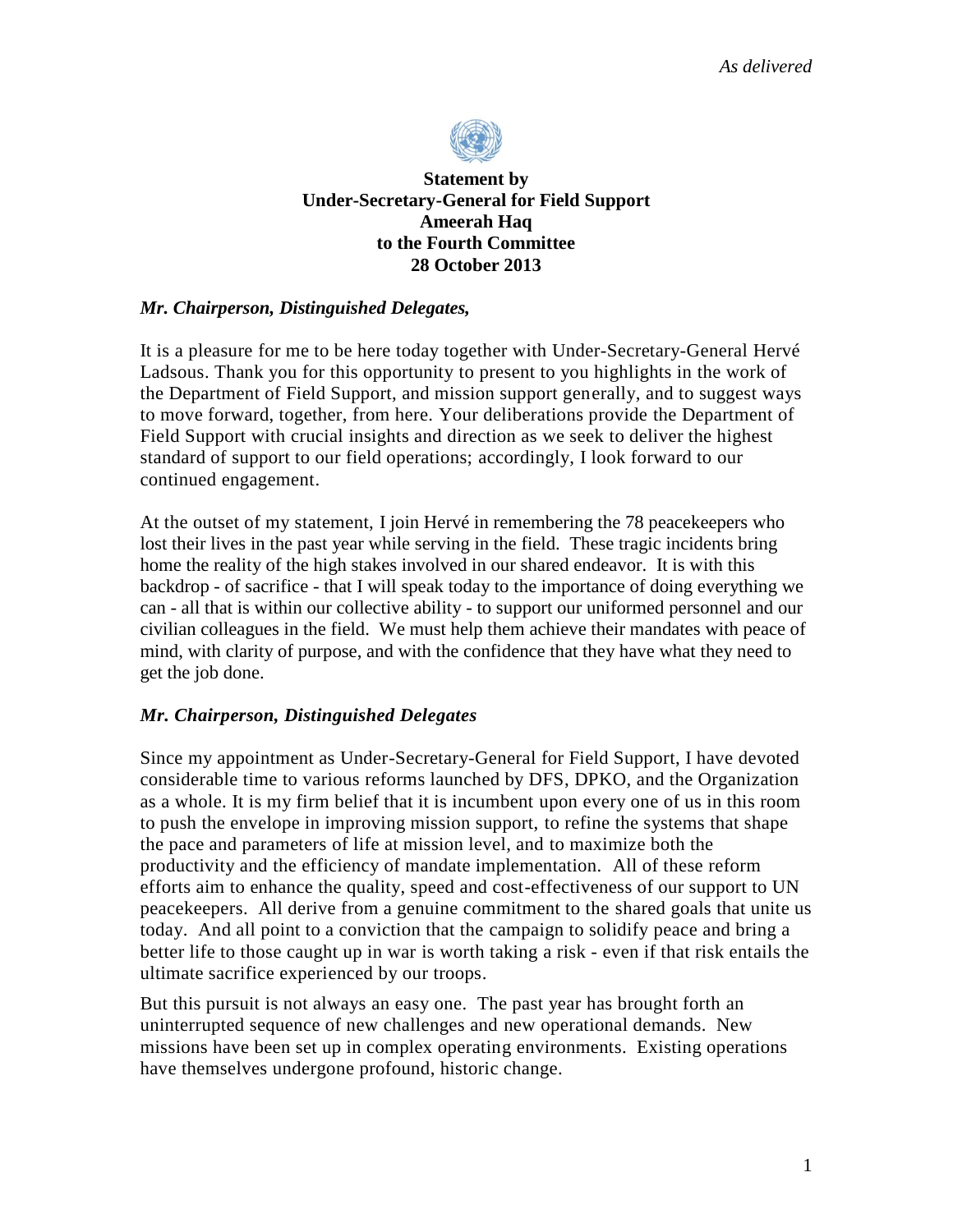Over the past 18 months, DFS has supported six newly authorized missions including three peacekeeping operations in Abyei, Syria and Mali as well as three political missions in Libya, Somalia and the Great Lakes. Most recently, DFS has worked closely with the OPCW in the establishment of the Joint Mission in Syria. To discuss MINUSMA in Mali, UNSOM in Somalia, and the OPCW-UN Joint Mission in Syria, all in the same breath is to underscore the extraordinary complexity and operating versatility of the security challenges being addressed by the UN today.

Of course, partnership is fundamental to all of this. Without those of you in this room convening in a spirit of genuine partnership, UN peacekeeping is deprived of the critical lifeblood that allows it to take on new challenges on the basis of a shared vision. Partnership involves all actors – not only contributing countries, the Security Council and the Secretariat here in New York, but also national authorities.

The past year has highlighted in particular the tremendous value of our partnership with regional organizations. Our collaboration with the African Union in particular continues to reflect a complementarity that allows the international community to make progress in bringing peace to war-torn countries.

### *Mr. Chairperson, Distinguished Delegates*

The overall budget of UN peacekeeping for 2013-2014 stands at approximately US\$7.5 billion; per capita costs for peacekeeping are expected to be more than 15 per cent lower in 2013/14 than in 2008/09 when measured in terms of the number of deployed uniformed personnel. Had the Security Council not authorized new missions in this last year, the UN would have achieved an overall reduction of 5 per cent, amounting to US\$320 million, in the peacekeeping budget.

While we prioritize responsible stewardship of our limited resources, the overarching priority must be to ensure safe and secure conditions for peacekeeping personnel. As we deploy to more volatile environments, the costs associated with higher tempo operations and enhanced safety and security measures will likely rise.

I now turn to an update of the Global Field Support Strategy or GFSS, now in its fourth year of implementation. In the upcoming report of the Secretary-General on the GFSS, we will set out the end-state vision for each of the four pillars of the strategy, namely: shared services; supply chain management and modularization; human resources; and finance. Now is the time to ensure that established systems to improve service delivery are sustained for years to come.

The Regional Service Centre in Entebbe has continued to support our operations in East Africa. The RSCE reflects a commitment to shared services including the regional coordination of air assets and support to troop and police deployments and rotations – particularly through the Transportation and Movements Integrated Control Centre (or TMICC). The wide-body aircraft introduced last year has proved to be a more direct, convenient and comfortable mode of transport within, and with, the African region. In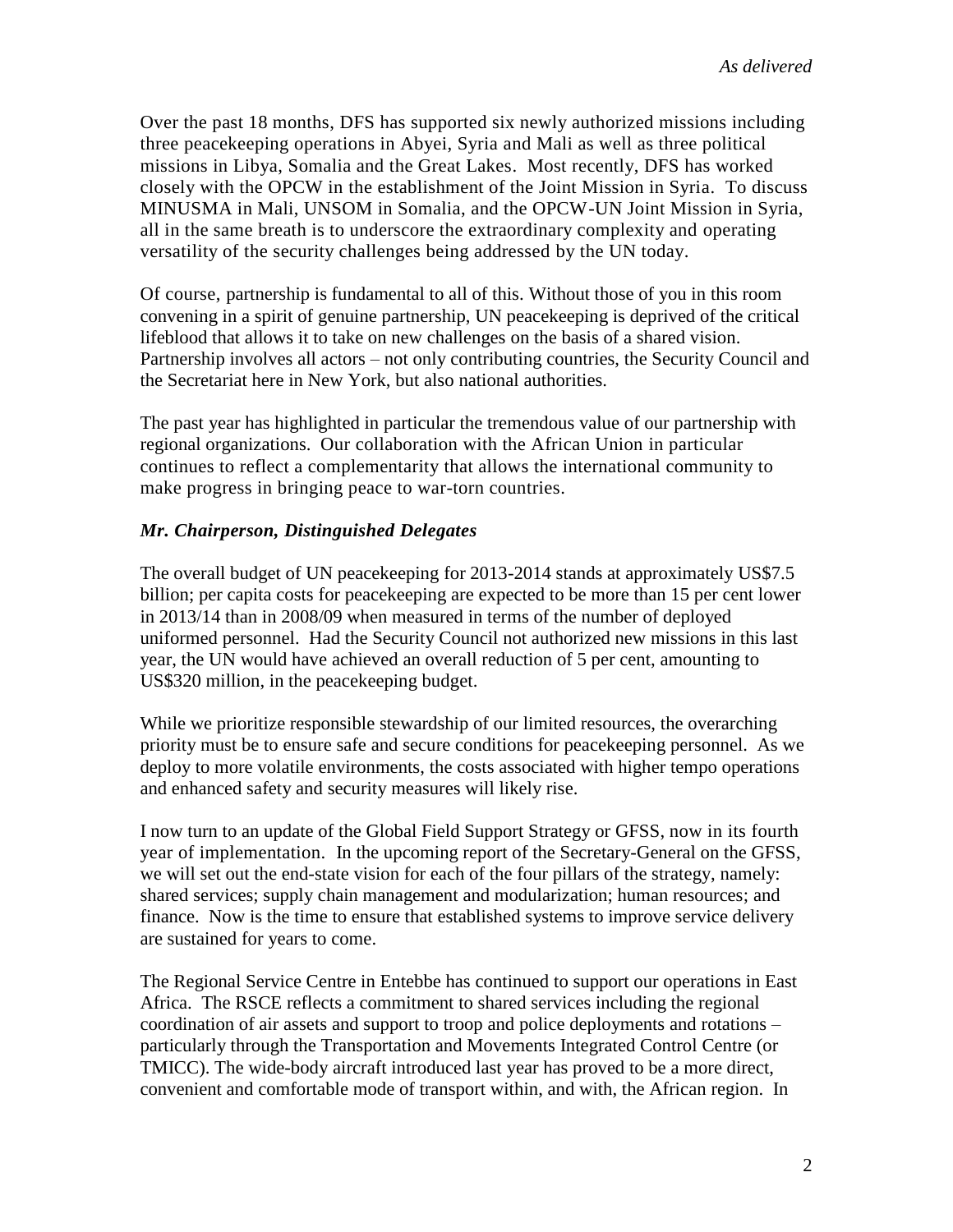the coming year, we plan to consolidate our success and identify the most appropriate arrangements for expanding the benefits of shared services to all peacekeeping missions.

In the remaining 20 months until the end of the GFSS implementation period, we must ensure that all our planning and deployment procedures for new missions draw explicitly on the tools of the GFSS as well as on other identified best practices.

In addition to the GFSS, we are rolling out the International Public Sector Accounting Standards – better known as IPSAS. We also anticipate benefits from the launch of Umoja, which will take place in four days on 1 November to all peacekeeping missions; this will be a major milestone in our efforts to streamline and improve the quality of support to and within missions.

### *Mr. Chairperson, Distinguished Delegates*

A key challenge to enhancing our impact in the field is that of **Securing Enabling Capacities**. With each startup, it is becoming increasingly self-evident that the planning of peacekeeping missions must go hand in glove with the identification and provision of enablers and force multipliers. On too many occasions during the past year, optimistic timetables for the start-up of difficult missions in difficult operating environments have clashed with the stark reality that we simply do not have the necessary enablers in time.

Air assets are especially critical. In Mali, the combination of limited military air assets and a shortage of engineering teams to build and maintain runways have proven to be the proverbial bottleneck despite the best of intentions. These capabilities and assets are also needed to provide timely CASEVAC and MEDEVAC services and support land operations. They are critical to supporting your personnel in the field.

In terms of medical support, I am pleased to report to you that significant revisions have been made to the Medical Support Manual. This manual serves as the comprehensive framework for medical field personnel as well as troop and police contributing countries it is a critical influence on the welfare of all field personnel.

Death and disability claims continue to be a priority area for DFS in view of the risks our personnel assume upon deploying to dangerous environments. We continuously seek to improve our handling of cases and I believe the revision of medical standards is a proactive measure to minimize harm.

#### *Mr. Chairperson, Distinguished Delegates*

Earlier this month the Security Council adopted Resolution 2122 with which it took steps to strengthen women's participation in all aspects of conflict prevention and response; the resolution also called upon Member States to support women's leadership development. There are qualified women professionals in all of our countries who are well-suited to serve as Special Representatives of the Secretary-General and in other senior-level posts.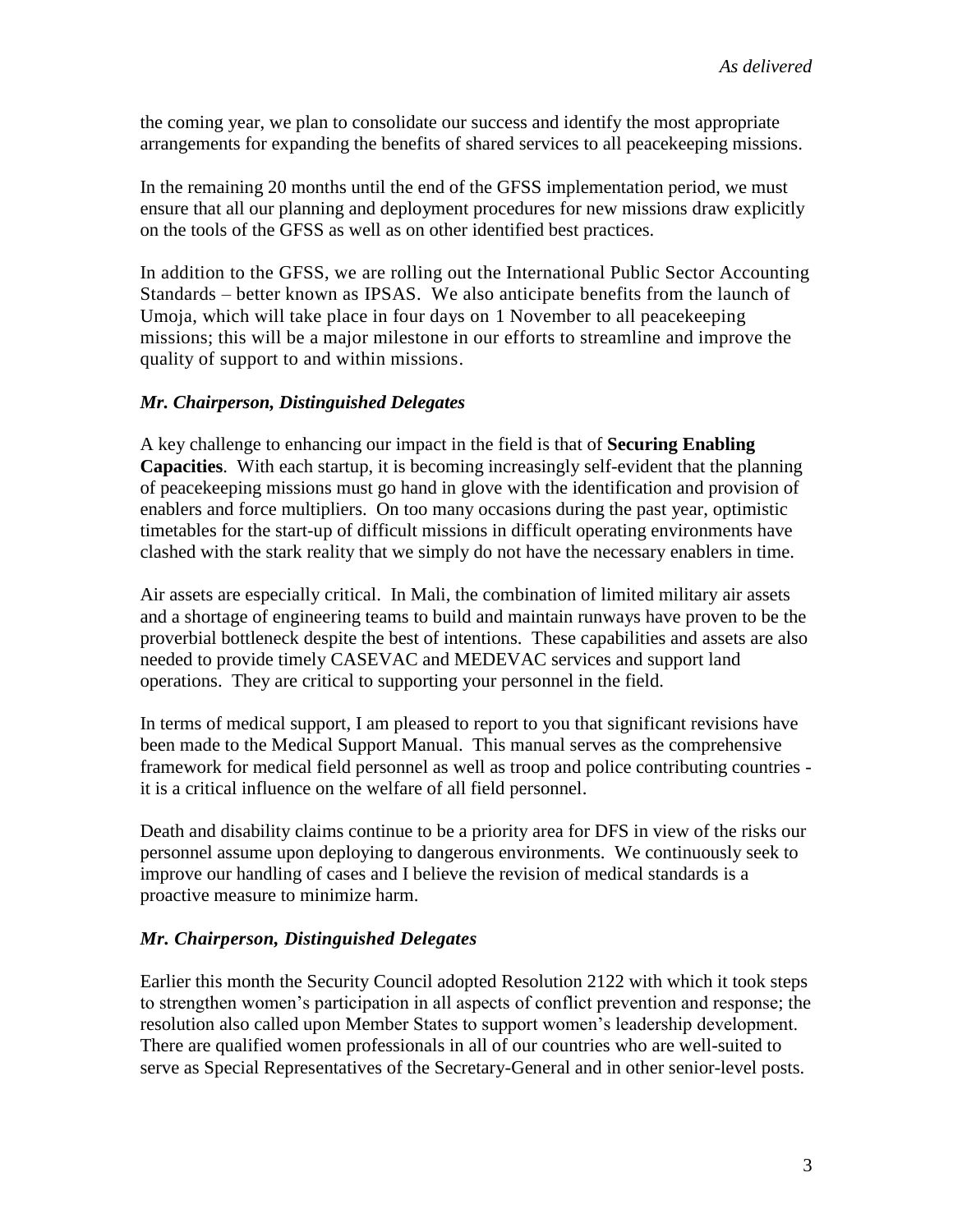I encourage Member States to proactively seek and nominate qualified women candidates for peacekeeping posts.

Geographic diversity also enriches the work of the United Nations. We continue to work to improve the representation of staff from troop- and police-contributing countries in both Departments, as set out in General Assembly Resolution 67/287.

I also continue to prioritize capacity development for national staff serving in our missions. National staff capacity building is directly linked to the success of mandate implementation. To this end, DFS is exploring ways to more effectively draw and build upon their skills and knowledge. With this in mind, DFS is conducting civilian staffing reviews where in addition to looking into right sizing, we are also looking into right sourcing; in this context, we are exploring opportunities for transferring responsibilities for mission tasks to locally recruited staff during the mission life cycle. We have recently completed staffing reviews in UNAMD, UNIFIL and ONUCI.

### *Mr. Chairperson, Distinguished Delegates*

I would like to speak to the critical issue of **Accountability** and the progress we have made to better institutionalize accountability in all areas of work.

In order to ensure a proper framework, accountability must be aligned with responsibility and authority. The UN must lead by example. In the past two years, we have introduced policies that set non-negotiable thresholds for personal conduct for those who work in the UN family and those supported by the UN. The Human Rights Due Diligence Policy and the Policy on Human Rights Screening of United Nations Personnel are distinct yet complementary to one another and serve as the cornerstone of the Organization's capacity to adhere to its foundational principles to respect and promote human rights.

Since the Secretary-General endorsed the Policy on Human Rights Screening in December 2012, significant steps have been taken to align our practices with the Policy. This will complement the primary screening responsibilities of Member States by sharing known information on senior-level candidates' human rights backgrounds. It does however remain a Member State responsibility with regard to the screening of individuals, units and other formations deployed as part of our missions.

DFS remains fully committed to preventing and addressing misconduct by personnel deployed in field operations, bearing in mind the zero tolerance policy on sexual exploitation and abuse. We are also fully engaged in advancing the enhanced programme of action introduced by the Secretary-General in his most recent report on Special measures for protection from sexual exploitation and abuse. Hervé and I have recently issued joint statements to uniformed and non-uniformed personnel setting out the elements of a programme of action as well as raising awareness toward Organizational and personal accountability.

In this context, cooperation with Member States is indispensible, especially to ensure that those who have committed sexual exploitation, abuse and other offences are sanctioned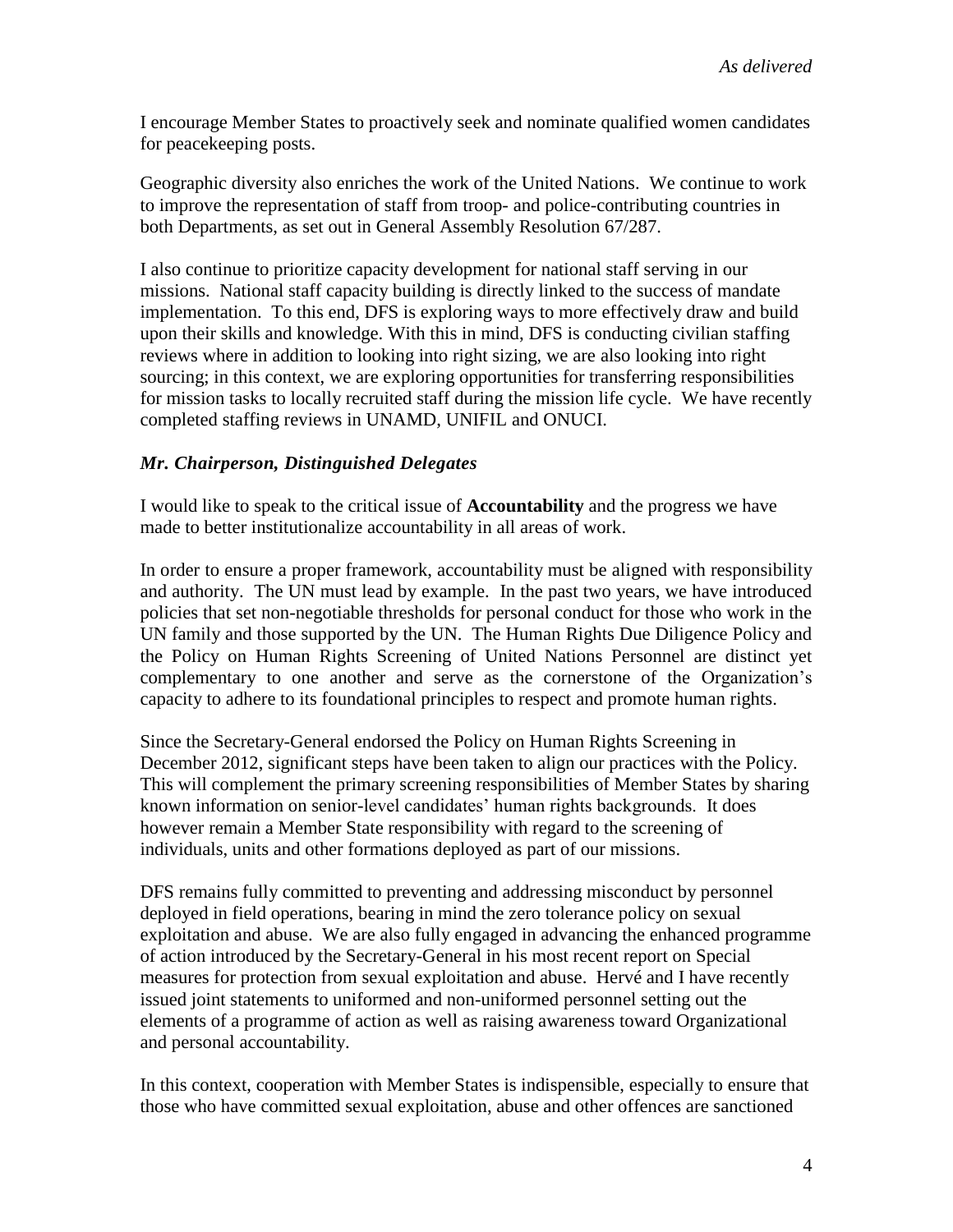accordingly, including through national criminal prosecution. By remaining vigilant in this regard, the UN and Member States demonstrate genuine commitment to protecting and assisting host populations.

Vigilance is also a pre-requisite for better management of the environmental externalities of peacekeeping. For too long, we have not attached enough importance to minimizing our environmental footprint. Today, technologies are such that we can improve our environmental footprint while also reducing cost. For example, 15% of the energy requirement of our mission in south Lebanon is now produced by solar power. We have also introduced a waste water treatment and recycling project in nine missions – this is yielding improvements in environmental health and significantly reducing water exploitation.

Finally, I would like to address ongoing Member State-led processes. In its resolution 67/261, the General Assembly approved the recommendations of the Senior Advisory Group (SAG) on reimbursement to troop contributing countries. This resolution has put in place a revised framework for personnel reimbursement. At the core of this framework is a new approach to understanding the actual costs incurred by troop and police contributing countries when they put a vital national resource – their military and police personnel – in the service of UN peacekeeping. Detailed and comprehensive information about what these costs entail is essential to provide the General Assembly with the information it needs – and has lacked for so long – to establish the rate of reimbursement.

The revised survey of personnel costs that we are now implementing is of a representative sample of ten troop and police contributing countries. I would specifically like to extend the gratitude of the UN to these countries for volunteering to participate in this important exercise. It is a complex and challenging undertaking but I am encouraged by the response so far and am optimistic that the process will render more reliable data on actual costs incurred and investments made by contributing countries. We are meeting with the sample countries regularly and it is a priority of my Department to provide the necessary support and assistance for this vital exercise.

In addition, resolution 67/261 approved a number of other changes to the reimbursement regime, including the introduction of two potential premium payments for enabling capacity and for units operating without caveats and who perform well in circumstances of exceptional risk. Detailed proposals for how we will implement these premiums are being developed and will be reported to the General Assembly in the spring of next year.

We are also engaging with Member States on preparations for the upcoming COE Working Group event scheduled for January 2014. To ensure that the deliberations are well-informed of the evolving demands and operational requirements for field missions, member states have prepared, or are preparing, issues papers. DPKO and DFS are also preparing issue papers to support this important endeavour.

*Mr. Chairperson, Distinguished Delegates*